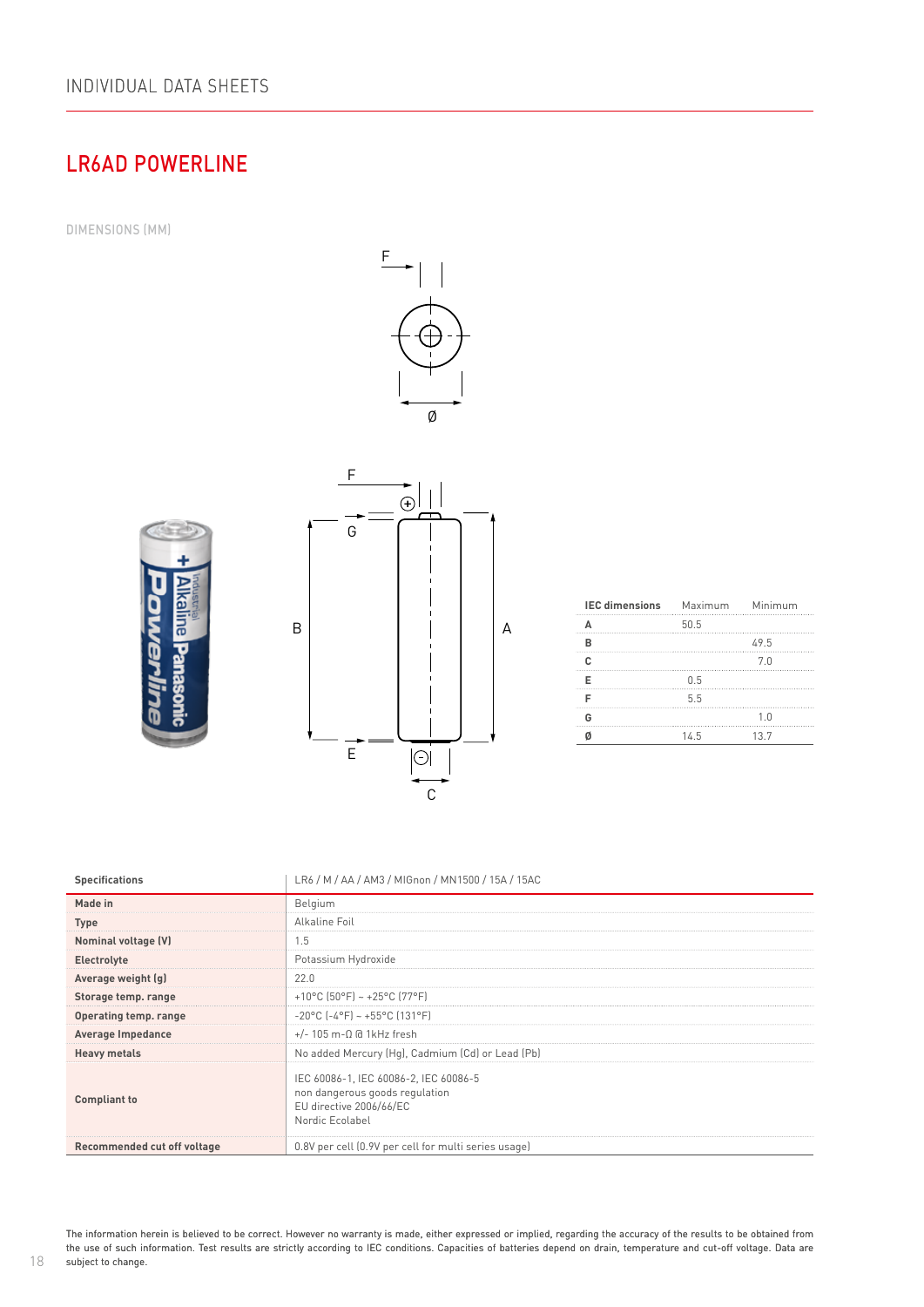#### LR6AD POWERLINE  $\blacksquare$

1.2

1.0

## TYPICAL DISCHARGE VALUES















#### 1.6 DISCHARGE TEMPERATURE CHARACTERISTICS



The information herein is believed to be correct. However no warranty is made, either expressed or implied, regarding the accuracy of the results to be obtained from the use of such information. Test results are strictly according to IEC conditions. Capacities of batteries depend on drain, temperature and cut-off voltage. Data are subject to change.

0.9 1.0 1.1 1.2 1.3 1.4 1.5 1.6

0.9 1.0 1.1 1.2 1.3 1.4 1.5 1.6

 $\mathcal{L}$ 1.1 1.2 1.3 1.4 1.5

0.9 1.0 1.1 1.2 1.3 1.4 1.5